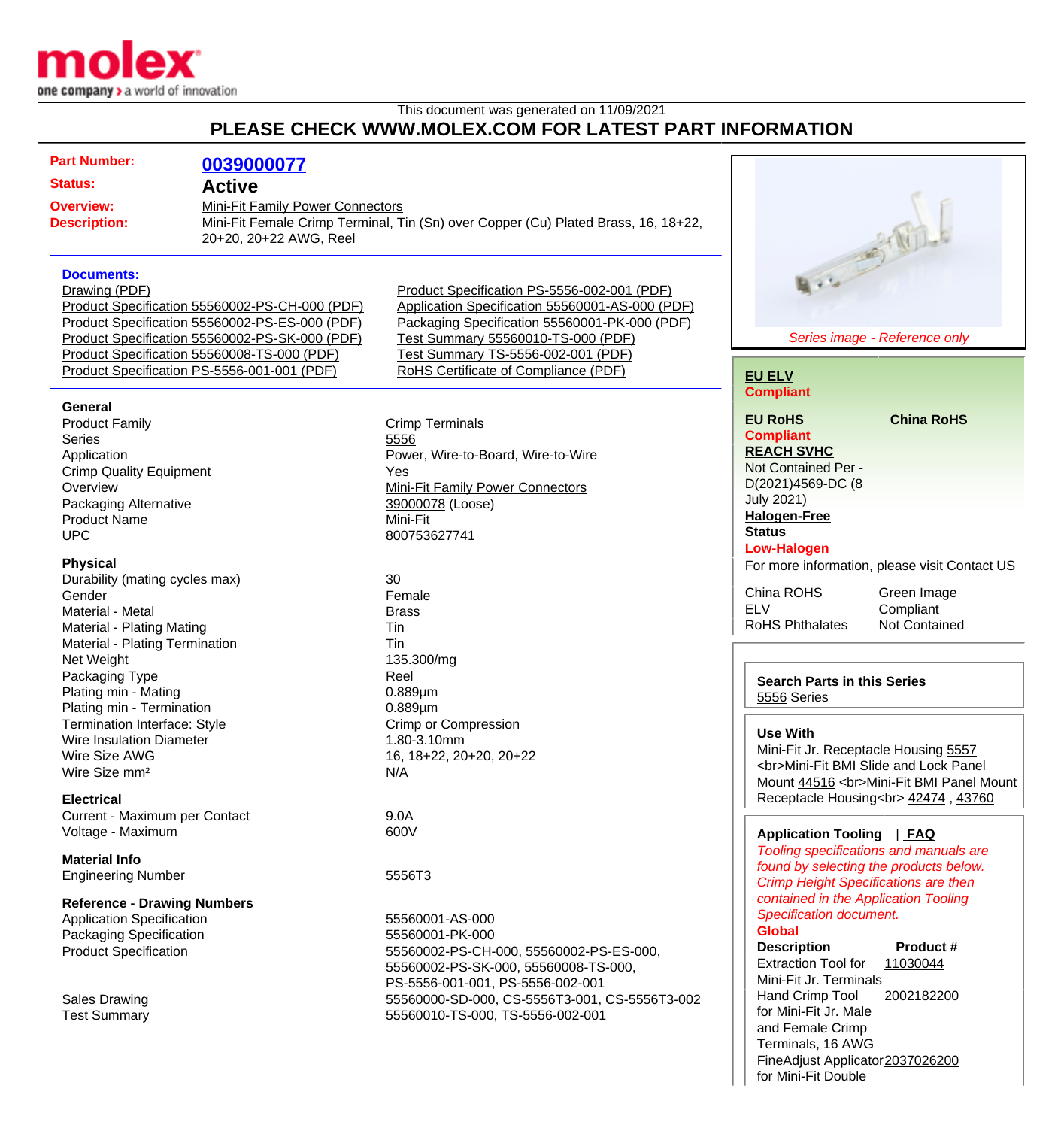Crimp Applications Using Two 20 & 22 AWG, 20 & 20 AWG, or 18 & 22 AWG Wires FineAdjust Applicator [639039400](http://www.molex.com/molex/products/datasheet.jsp?part=active/0639039400_APPLICATION_TOOLIN.xml) for Insulation OD 2.20-2.45mm, Optimized for 16 AWG Only FineAdjust Applicator [639041400](http://www.molex.com/molex/products/datasheet.jsp?part=active/0639041400_APPLICATION_TOOLIN.xml) for Mini-Fit Jr., Mini-Fit HCS, and Mini-Fit Plus HCS Crimp Terminals, 16 AWG with Large Insulation **Diameters** FineAdjust Applicator for Mini-Fit Crimp Terminals, 1.80-2.20mm Insulation Diameter Wire, 16 AWG, 1.31mm² [639041500](http://www.molex.com/molex/products/datasheet.jsp?part=active/0639041500_APPLICATION_TOOLIN.xml) **Japan Description Product #** Applicator for M211A [570223000](http://www.molex.com/molex/products/datasheet.jsp?part=active/0570223000_APPLICATION_TOOLIN.xml) Bench Press, 18-24 AWG Wire S-1 Applicator for Mini-Fit Plug and Receptacle Terminals, 16 AWG [570223730](http://www.molex.com/molex/products/datasheet.jsp?part=active/0570223730_APPLICATION_TOOLIN.xml) Hand Extraction Tool [570316000](http://www.molex.com/molex/products/datasheet.jsp?part=active/0570316000_APPLICATION_TOOLIN.xml)

This document was generated on 11/09/2021 **PLEASE CHECK WWW.MOLEX.COM FOR LATEST PART INFORMATION**